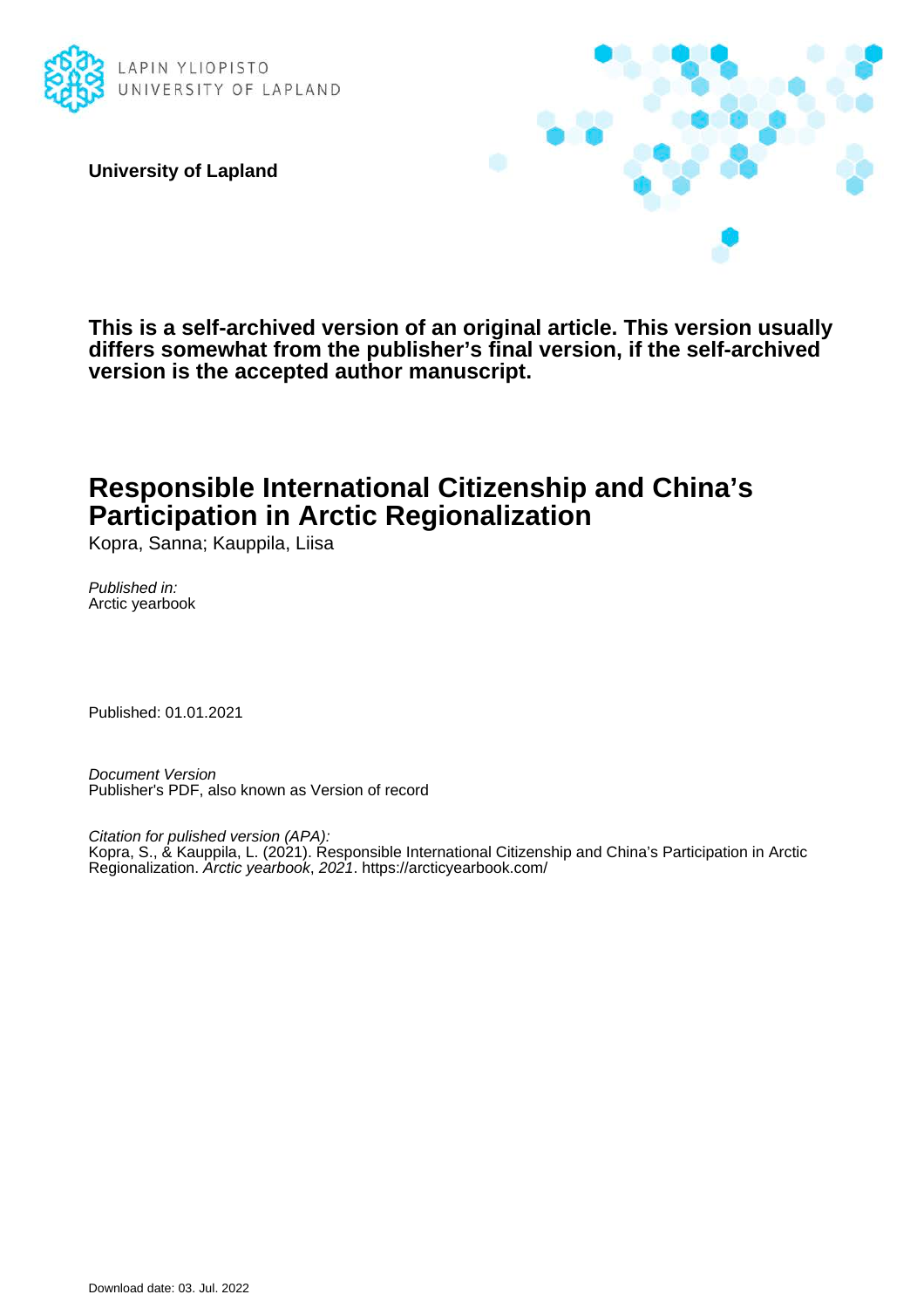# **Responsible International Citizenship and China's Participation in Arctic Regionalization**

Liisa Kauppila & Sanna Kopra

*This paper analyses the normative underpinnings of China's participation in processes of Arctic regionalization. Building on Gareth Evans' concept of responsible international citizenship, it argues that China's Arctic engagement is chiefly motivated by the government's efforts to promote the wellbeing of Chinese citizens – a state of affairs that the current regime equals with the ideal of social stability. As a responsible international citizen, China should, however, advance this "enlightened selfinterest" vis-á-vis other members of the Arctic international society, that is, either internalize the established practices that organize the Arctic region or mold them in peaceful ways. In the empirical parts of the paper, we first identify three concrete aims that drive forward China's participation in Arctic regionalization – creating wealth through more "green" growth, mitigating the effects of climate change on China, and promoting a unifying ideology. We then suggest that China has not directly violated any of the key organizing principles of the Arctic international society, but it has found distinct ways to act out these concrete goals and advance the wellbeing of its citizens. Such means include somewhat challenging the dominant interpretation of these norms and refraining from advocating stricter environmental standards.*

## **Introduction**

In line with its rising global power, China has become increasingly interested in partaking in economic, social, and political processes that constitute the Arctic region within and outside the Arctic Council (AC), the principal regional intergovernmental forum. Unsurprisingly, an extensive literature examining China's Arctic interests has emerged (e.g. Kobzeva, 2019; Koivurova & Kopra, 2020; Su & Huntington, 2021). Yet, an ideational basis for China's Arctic activities has not been elaborated. In this paper, we seek to fulfill this gap by analyzing the normative underpinnings of China's participation in processes of regionalization. Since the existing literature indicates that China's rise will alter the future of regions globally (Kavalski, 2009; cf. Dent, 2016; Zhang, 2005), this knowledge is also relevant to broader audiences.

Theoretically, we contribute to constructivist work on regionalism by studying the roles of interests, values and other ideational aspects of social life in processes of regionalization; this is an approach that has gained a prominent place in theories of regionalism in recent years (Söderbaum, 2016: 45–

Liisa Kauppila is a Senior Researcher at the Department of Philosophy, Contemporary History and Political Science, University of Turku, Finland, and a PhD Candidate at the Centre for East Asian Studies, University of Turku. Sanna Kopra is a Senior Researcher in the Northern Institute for Environmental and Minority Law of the Arctic Centre at University of Lapland, Finland, and a Senior Fellow at The Arctic Institute – Center for Circumpolar Security Studies in Washington D.C.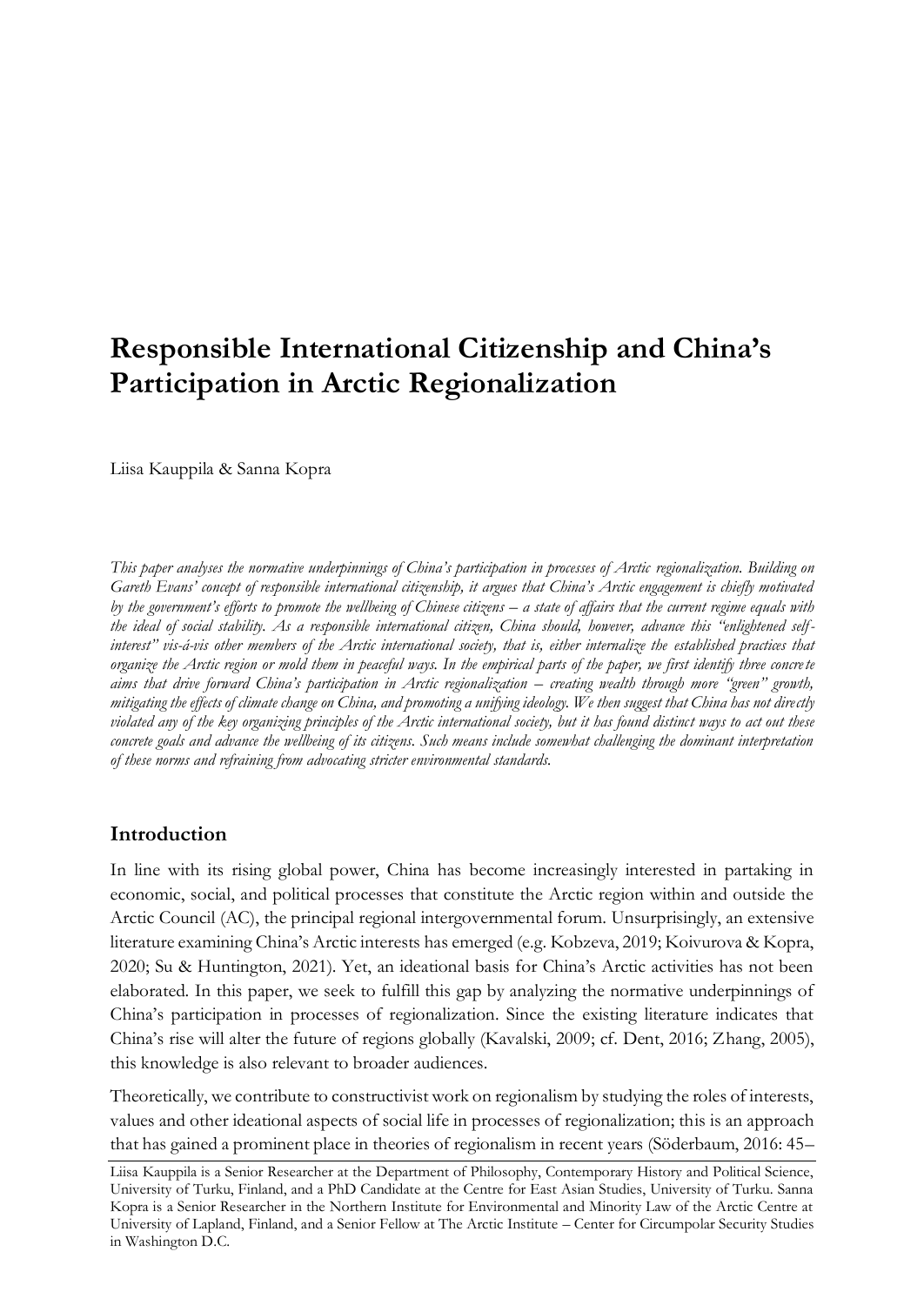48). We define the Arctic as a socially constructed region that is being made and unmade by various "regionalizing actors" (Söderbaum, 2016) within and outside the traditional geopolitical boundaries of the region. We view these processes as working through historically contingent intersubjective meanings, norms and practices; hence they are inherently normative and shaped by states' ideas and values, including notions of responsibility.

Based on the assumption that all states seek to define international rights and responsibilities in a way that supports the realization of their national needs and greeds, we utilize the concept of responsible international citizenship as a lens to study China's involvement in Arctic regionalization. Needless to say, this does not mean that we somehow seek to advocate China's notions of responsibility in the Arctic or elsewhere. Instead, we presume that states' key responsibility is to enable and maintain the wellbeing of their citizens, and their participation in processes of regionalization is also therefore guided by this duty. As there is no universal understanding of what "wellbeing" means in practice, the ways in which states seek – or can – advance their citizens' wellbeing depends on the context. In this article, we ask: what are the ways in which China's participation in Arctic regionalization seeks to advance the wellbeing of Chinese citizens? Obviously, the concept of responsible international citizen does not suggest that states can do whatever they want to advance the needs of their citizens but they must reconcile their policies with those of others. As responsible international citizenship "involves constructive and balanced endeavours" in a regional context (Evans, 1990), we also ask: Does China balance its Arctic policies with the existing norms of Arctic regionalization, or does it seek to somewhat challenge them? If so, does it do it in a peaceful manner?

In the following section, we explain our constructivist approach and argue that states' responsibility to facilitate the wellbeing of their citizens is a principal driver of their participation in global processes of regionalization. In the empirical sections, we demonstrate that three particular notions of wellbeing explain China's willingness to participate in Arctic regionalization: "green" growth, mitigation of climate change related risks in China, and bringing the people together through a unifying ideology. Our data include China's official documents, speeches, state media and journal articles written by Chinese scholars. Finally, we conclude that China has not directly violated any of the key organizing principles of the Arctic region, but it has found distinct ways to interpret them in its urge to advance the wellbeing of its citizens.

## **Regionalization and notions of responsibility**

No region exists in a vacuum, and regionalization – processes of social, political and economic cooperation, integration and cohesion "by which regions are made and unmade in various fields of activity and at various levels" (Söderbaum, 2016: 54) – is never untouched by "outside" transformation. Acknowledging this, scholars of New Regionalism have studied the relationship between globalization and regionalization, and emphasised that globalization drivers forward processes of regionalization and spawns various kinds of regional forms (e.g. Hettne, Inotai & Sunkel, 1999; Hettne & Söderbaum, 1998; Söderbaum, 2016). Although regionalization is inherently a political process, meaning that it entails discursive struggles over interests, values and norms, New Regionalism pays little attention to the normative dynamics of regionalization. This is rather unsurprising given that International Relations (IR) theory has not traditionally paid much attention to normative aspects of world politics: realists have stated that a state's responsibility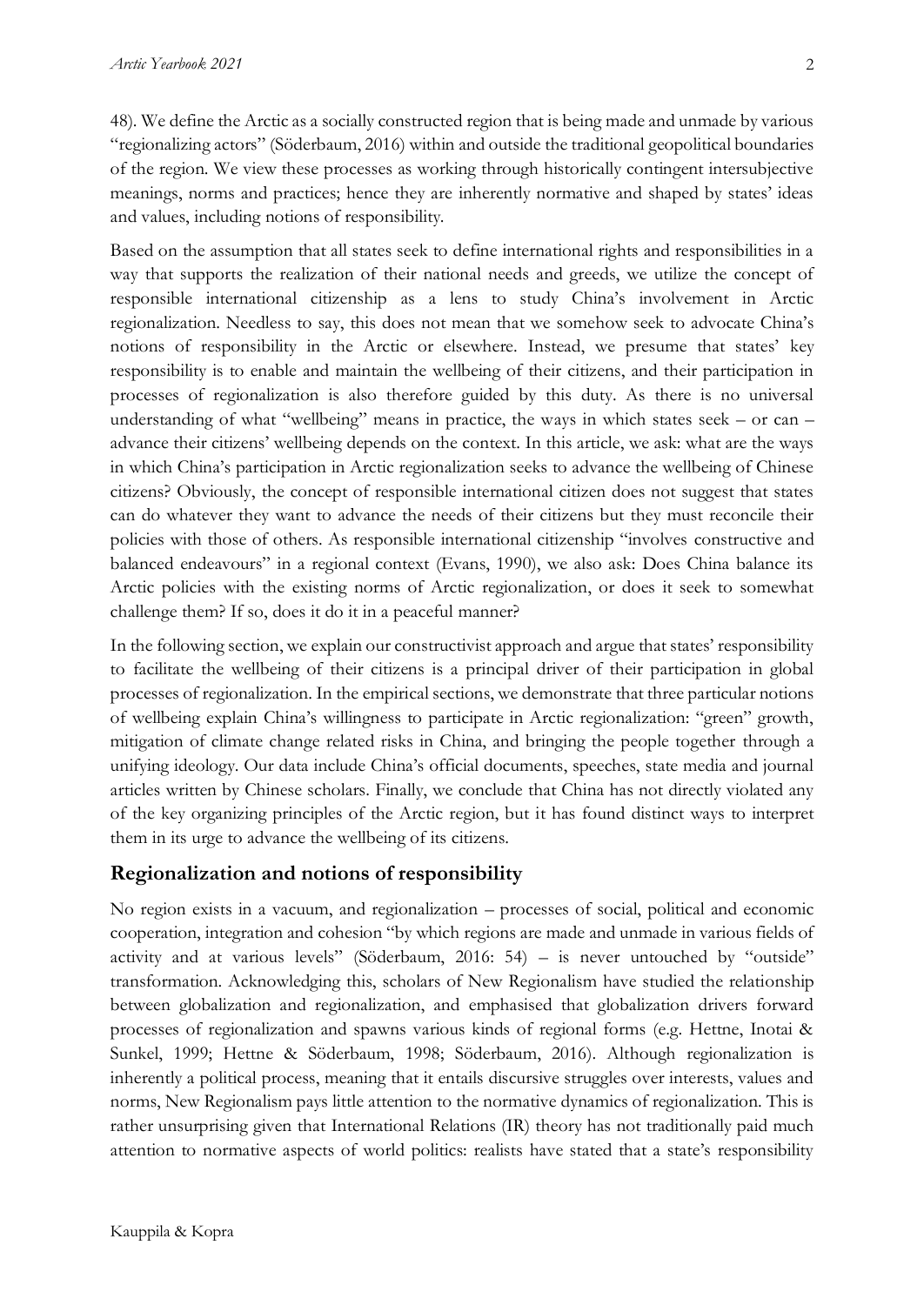stops at the national border while neorealists and neoliberalists have maintained that states carry responsibilities only if it is in their national interests.

Arguably, an analysis of regionalizing actors' national interests cannot offer us sufficient information of dynamics of processes of regionalization: notions of responsibility matter in the creation of regions. It is widely accepted within IR that organizations such as states, corporations and institutions are moral agents (e.g. Erskine, 2003). Yet, apart from the draft Responsibility of States for Internationally Wrongful Acts compiled by the International Law Commission in 2001, there is no international agreement on state responsibility. From the constructivist perspective, however, this does not matter: responsibilities of states (or any other agent) are not given or static but they are socially constructed in time and place. Hence, they are contingent on international balance of power, material and ideational changes, unexpected events, etc. While national interests undoubtedly shape the social construction of responsibilities, they should not be understood in narrow terms of self-interests; rather, we must investigate their deeper ideational and normative basis to fully understand a state's notions of legitimate conduct at home and abroad.

From a constructivist perspective, the concept of responsible citizenship offers a fruitful lens to analyze states' notions of responsibility. It was coined by Senator Gareth Evans, Australia's then Minister for Foreign Affairs, in a series of foreign policy speeches in the late 1980s and early 1990s. Evans stated that ethical standards of conduct are essential if states are to practice responsible foreign policy. Yet he noted that "good international citizenship is not an idealistic distraction or a quixotic quest", nor "is it the foreign policy equivalent of boy scout good deeds" (Evans, 1990). Hence, good international citizenship means "no more – and no less – than the pursuit of enlightened self-interest" (ibid.). Evans' concept emphasizes that responsible states do not have to sacrifice their domestic interests (however they are defined) but they must shoulder responsibilities to both their own population and international society as a whole. In modern times, thus, sovereignty can be defined as the "authority to be a member of the international community" (Perrez, 2000: 332), and such authority "inherently includes a duty or responsibility: the duty and the obligation to fulfill the tasks of a state, i.e. to enable and maintain wellbeing of its people, and to participate as a responsible member in the solution of common problems of the international community" (ibid: 335).

In the Arctic, the Chinese government has not traditionally been considered a regionalizing actor because China does not possess sovereignty above the Arctic Circle. Since the end of the Cold War, however, the Arctic has globalized in many ways (e.g. Finger & Heininen, 2019), meaning that the space and time compression (Harvey, 1989) has altered the social construction of the region so radically that it can no longer be defined as a geographic and cultural-historic region exclusively projected by the states in the region. Today, many international standards and treaties, such as the United Nations Convention on the Law of the Sea (UNCLOS) and the International Maritime Organization's (IMO) International Code for Ships Operating in Polar Waters (Polar Code), play a role in Arctic governance, while the Arctic Council continues to be the key platform for regional dialogue. Clearly, China, which in June 2017 officially added the *Polar Silk Road* (冰上丝 绸之路) to President Xi Jinping's flagship project the Belt and Road Initiative (BRI) and published its first-ever Arctic strategy in January 2018 (State Council of the PRC, 2018b; Xinhua, 2017; State Council of the PRC, 2021), is not the only external actor that seeks to increase involvement in the Arctic. In addition to China, which was accepted as an observer in the AC in 2013, twelve other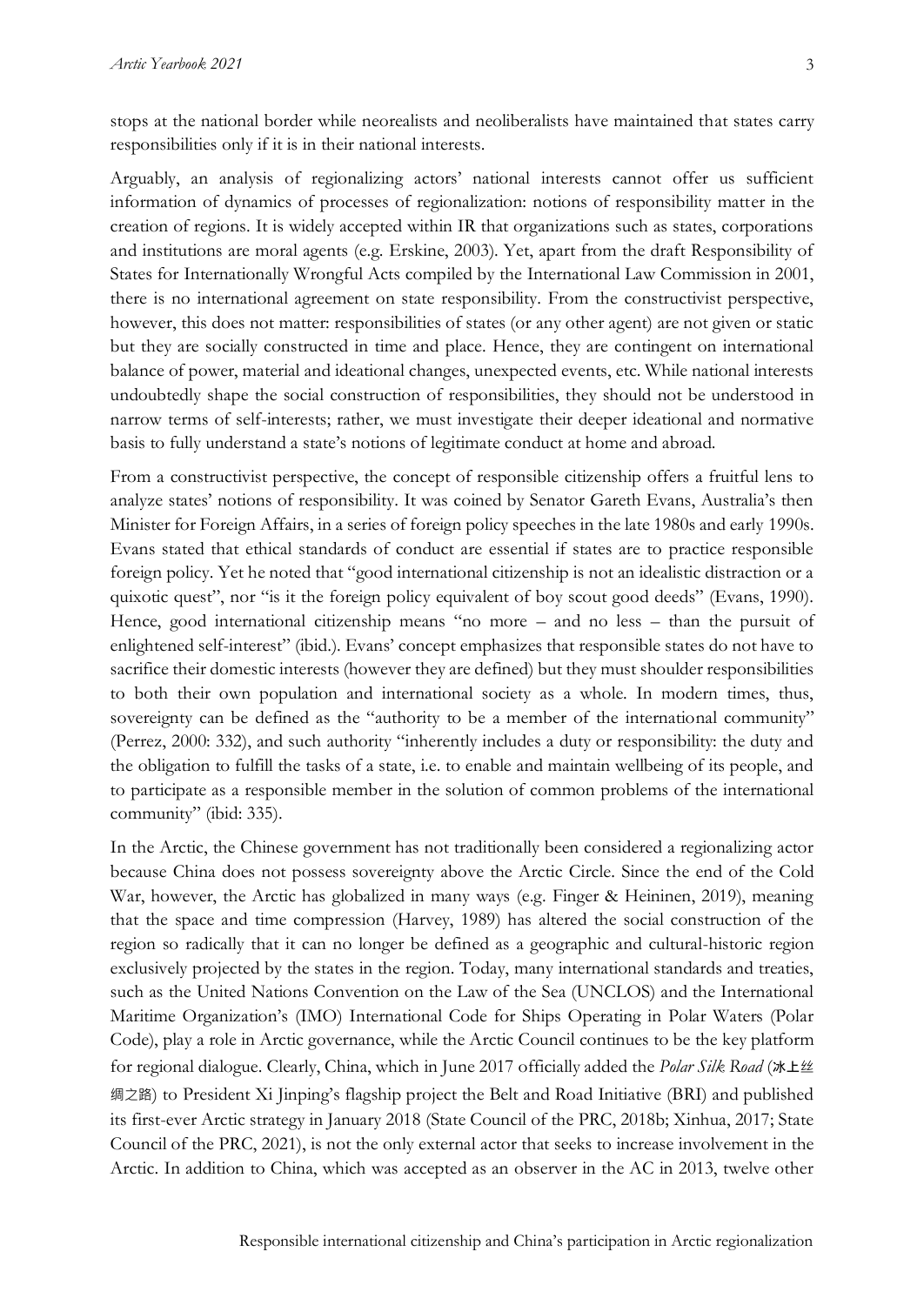non-Arctic states and a number of international and non-governmental organizations take part in the Council's work. Their growing regional interest has greatly invigorated globalization and informal processes of regionalization in the Arctic, i.e. those activities that take place outside the formal institutional structures.

# **Pursuit of domestic wellbeing as a driver of China's participation in Arctic regionalization**

By now, it is apparently clear that we do not regard the pursuit for power as a key motivator of China's Arctic engagement. While acknowledging that power struggles cannot be completely dismissed in international politics, we suggest that China's involvement in the Arctic is chiefly motivated by the government's "pursuit of enlightened self-interest" to provide wellbeing for its citizens: a task that the current regime equals, to a large extent, with that of maintaining social stability – a state of affairs that corresponds with the age-old Confucian ideals and the needs of the ruling party (cf. Kallio, 2016). In this section, we identify three concrete means through which the Chinese government pursues to advance the wellbeing of Chinese citizens in the Arctic context: creating wealth through more "green" growth, mitigating the effects of climate change on China and promoting a unifying ideology. Ultimately, all these aspects promote social stability in distinct ways that are further elaborated below.

Before proceeding into the actual analysis, a note should be made on the timespan of China's Arctic visions. Arguably, China's Arctic strategy is based on the high likelihood that the material importance of the region will increase in the future, especially as the last frontier of fossil fuels and a scene of alternative shipping routes. For this reason, China's participation in Arctic regionalization illustrates that future-oriented politics are essential if states want to ensure their capability to fulfil their national responsibilities in the decades to come. What is more, the Arctic case illustrates very well the paradoxical nature of contemporary international politics: states are ready to support extremely costly, ambitious, and risky economic projects in far-away places to provide material wellbeing at home, although such schemes may compromise the wellbeing of others – and even their own people, if the long-term consequences of fossil economy are considered.

#### **Promoting growth and greenifying the Chinese economy**

Since the economic reforms started in 1978, China has transformed from a relatively self-sufficient – but poor – economy to a rather open middle-income country that has managed to improve the basic living conditions of its citizens by creating employment, eliminating absolute poverty, and increasing disposable incomes across the country. Generally, this has contributed to the overall satisfaction of the citizens, which is a crucial precondition for social stability and wellbeing. Over the past few decades, the Chinese people have, however, become much more aware of the nexus between growth, pollution and health problems, which has resulted in a growing dissatisfaction (Shapiro, 2012). In a post-totalitarian society, where people are harder to control and order is more challenging to force, these concerns are voiced in numerous protests (Albert & Xu, 2016), which inevitably carries the risk of shaking social stability. Despite the party-state's ability to control such outbursts much more effectively than democratic societies could or would because of their constitutional liberties (e.g. freedom of speech and assembly), the government is compelled to take drastic actions to "greenify" the economy.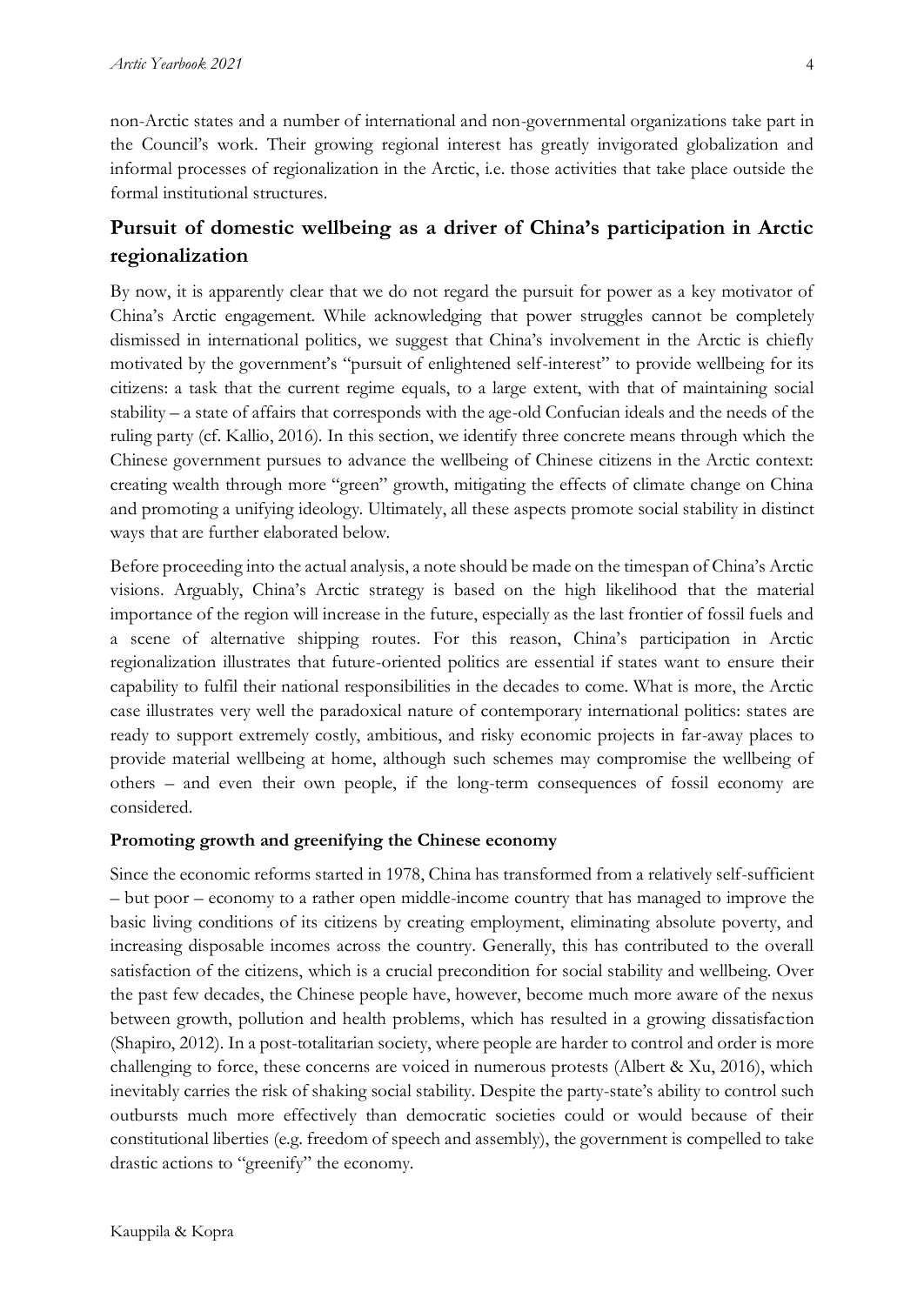Given this two-fold aim to maintain growth and take steady steps towards a low-carbon future in China, it is clear that the state continues to be dependent on overseas resources and partnerships in promoting wellbeing. In practice, the government seeks to make use of imported natural resources and technology transfer in lifting China to the status of an advanced high-income economy that no longer heavily relies on the manufacturing sector but gradually catches up with the West technologically and develops into a "knowledge power" (cf. Mayer, 2012). The overall development of China's science sector is also in a crucial role in this task: science is the key to both enhancing productivity and mitigating emissions of economic activities. All together, these aims constitute the primary rationale for China's global outreach and the current strategy through which it is executed: President Xi's BRI (cf. Kauppila, 2022).

Against this backdrop, it is unsurprising that the Chinese government advances its idea of the Polar Silk Road, and thus takes increasingly part in economic processes that seek to utilize Arctic natural resources – and which greatly contribute to the social construction of the Arctic region itself. In addition to the exploration and extraction of natural gas and oil – fossil fuels that are hard to replace with renewables in some critical functions of Chinese society (e.g. air travel) – the government has already supported the development of the Arctic shipping lanes, whose gradual emergence for wider-scale utilization makes it possible to manage energy transportation-related risks (e.g. Beveridge et al., 2016). More specifically, the Sino-Arctic economic activities that already stand to shape the dynamics of the Arctic region on a more frequent basis include sailings on the Northeast Passage (NEP) and liquefied natural gas (LNG) projects in the Russian Arctic. The NEP, which is the most prospective of the three Arctic sea routes known to the Chinese as the Polar Silk Road<sup>1</sup>, runs through waters north of Russia and offers Chinese stakeholders a shorter route to the European markets and helps the government to alleviate its "Malacca dilemma". LNG is the least environmentally harmful fossil fuel that offers a chance to diversify China's energy portfolio and reduce its dependence on coal, which accounts for 58 percent of China's energy consumption (BP, 2019). What is more, the two Arctic LNG projects in which China takes part, the Yamal LNG Project and the Arctic LNG 2, are not only schemes that add on to the Russia-China flows of LNG but also scenes on which state-of-the-art technology and knowledge are needed, providing a fruitful chance for Chinese companies to gain insights from leading global actors, especially on engineering, energy production and transportation in challenging Arctic conditions (Kauppila, 2022).

In addition, Chinese actors have expressed their strong intent to gain a foothold in the extraction of Arctic minerals and rare earth elements as well as in Arctic fisheries. Minerals and rare earth elements have several uses in both energy (e.g. nuclear electricity generation) and technology (e.g. clean tech) sectors in China, whereas the fishing industry contributes significantly to China's GDP and constitutes an important element of Chinese traditions. The polar science projects, in turn, offer a fruitful chance to develop China's science sector in a highly international environment.

#### **Mitigation of the effects of climate change on China**

Wellbeing in China is also threatened by climate change, whose effects culminate in the Arctic. According to recent studies, the Arctic climatic changes are linked to extreme weather events, winter cold weather in East Asia (Kim & Kim, 2018), air pollution and flooding in Eastern China (Wang, Chen & Liu, 2015), and problems in China's agricultural production. All the abovementioned issues are potential sources of general citizen dissatisfaction and triggers for protests and social unrest. For these reasons, the government funds scientific research on Arctic climate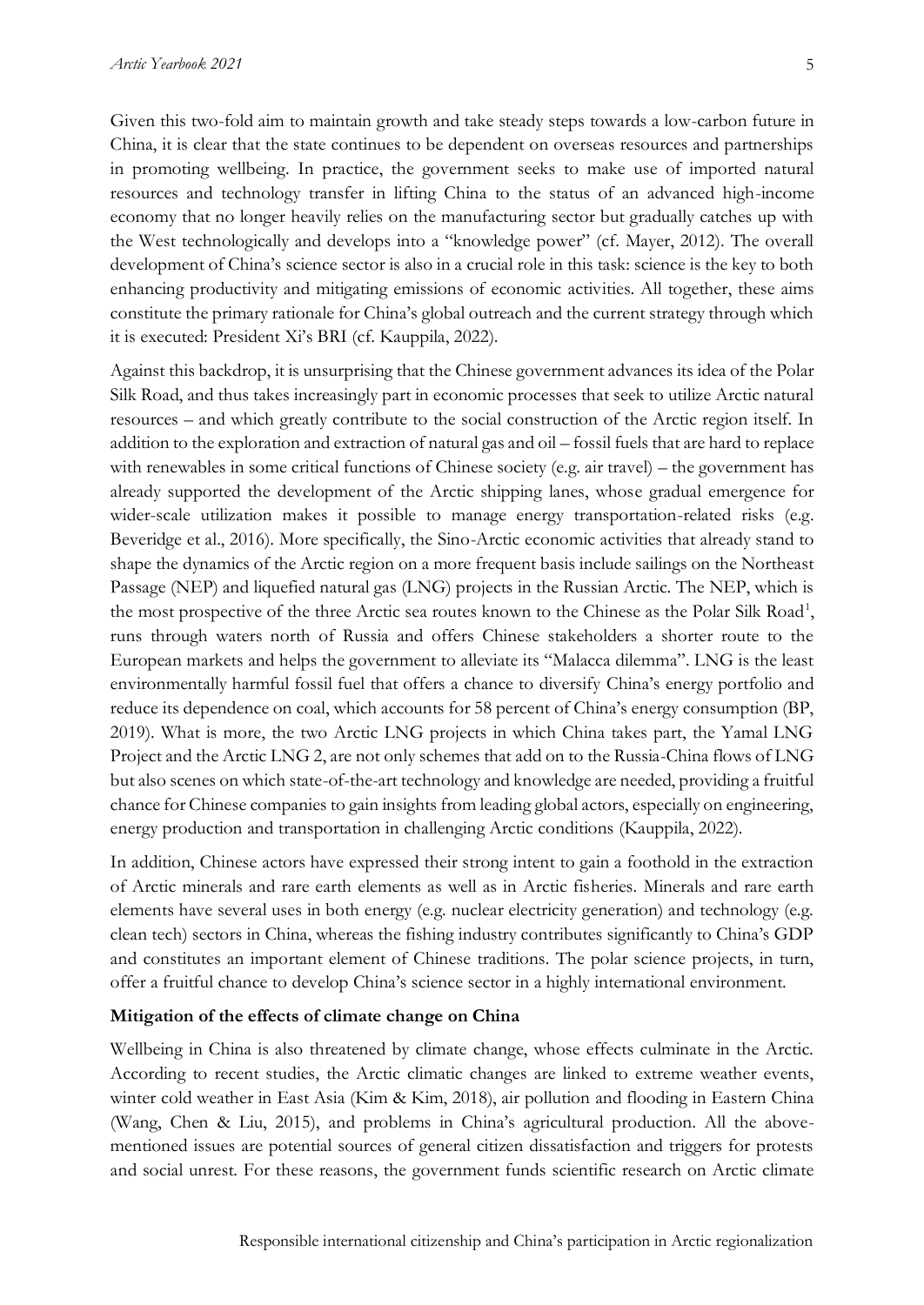change, which is, for example, conducted together with the Russians on polar expeditions and under the auspices of a joint research institute, and partakes in Arctic governance – and this way contributes to those social and political processes that reconstruct the Arctic region.

#### **Promoting a unifying ideology**

In addition to the two above-mentioned material acts, bringing the people together through spiritual means is an effective way to enhance social stability. A unifying ideology can instil a sense of belonging and mental affinity towards a collective in a multiethnic and multicultural country. In recent decades, however, finding such a shared system of ideals has become a challenge for the leadership because economic and political reforms have eroded the role of socialism as the guideline of the Chinese society. As a response to this "spiritual and ideological vacuum" (Kallio, 2016: 52), state-nationalism (爱国主义) has emerged as an officially accepted, pragmatic belief system that instills a sense of collective pride by emphasizing the glorious performance of the party in China's return to the great power status – instead of hailing shared attributes that not all Chinese can relate to (Zhao, 2004).

In President Xi's national rejuvenation (民族复兴), national prowess in such fields as science and technology have emerged as a core theme of the nationalist story. Over the past two decades, the Arctic science collaboration, expeditions and ambitious economic projects have served to fuel nationalist sentiments by constructing an image of a "polar great power", a militarily, economically and scientifically capable modern country whose influence extends over both poles (Brady, 2017). For example, the National Museum of China portrays pictures of the ice-breaker *Xuelong* and the *Arctic Yellow River Station* magnificently in line with the country's space program; in a similar vein, the museum at the Polar Research Institute of China emphasizes China's task to become a "great polar expedition country" ("成为极地考察大国"). Although China's Arctic science engagement is definitely not only motivated by these nationalist aspirations, it is important to recognize them in analyzing China's role in processes of Arctic regionalization.

## **China's enlightened self-interest and the (re)organization of the Arctic region**

Apparently, the contemporary liberal international order may constrain the Chinese government's efforts to maintain social stability at domestic level. Therefore, not only China's capability but also its motivation to reform the building blocks of international order may increase in line with its rise to great power status. To be a responsible international citizen, however, China has to refrain from posing a threat or using force in rewriting international rules and norms so that they correspond with its own values and interests. As Evans (1990) underlines, responsible international citizens pursue "*enlightened* self-interest" (italics added by the authors), meaning that China should exercise its growing power prudently by reconciling its policies and actions with the established international rules to maintain international peace and order. In this section, we ponder the extent to which China has, so far, conformed to and sought to mold international practices that organize the Arctic region in acting out its responsibility to provide wellbeing to its citizens. While acknowledging unique characteristics of the Arctic, we do not subscribe to the idea about the Arctic as an exceptional region. Hence, we build on a premise that the Arctic is organised by the same set of practices – territoriality and sovereignty, diplomacy, harm prevention and environmental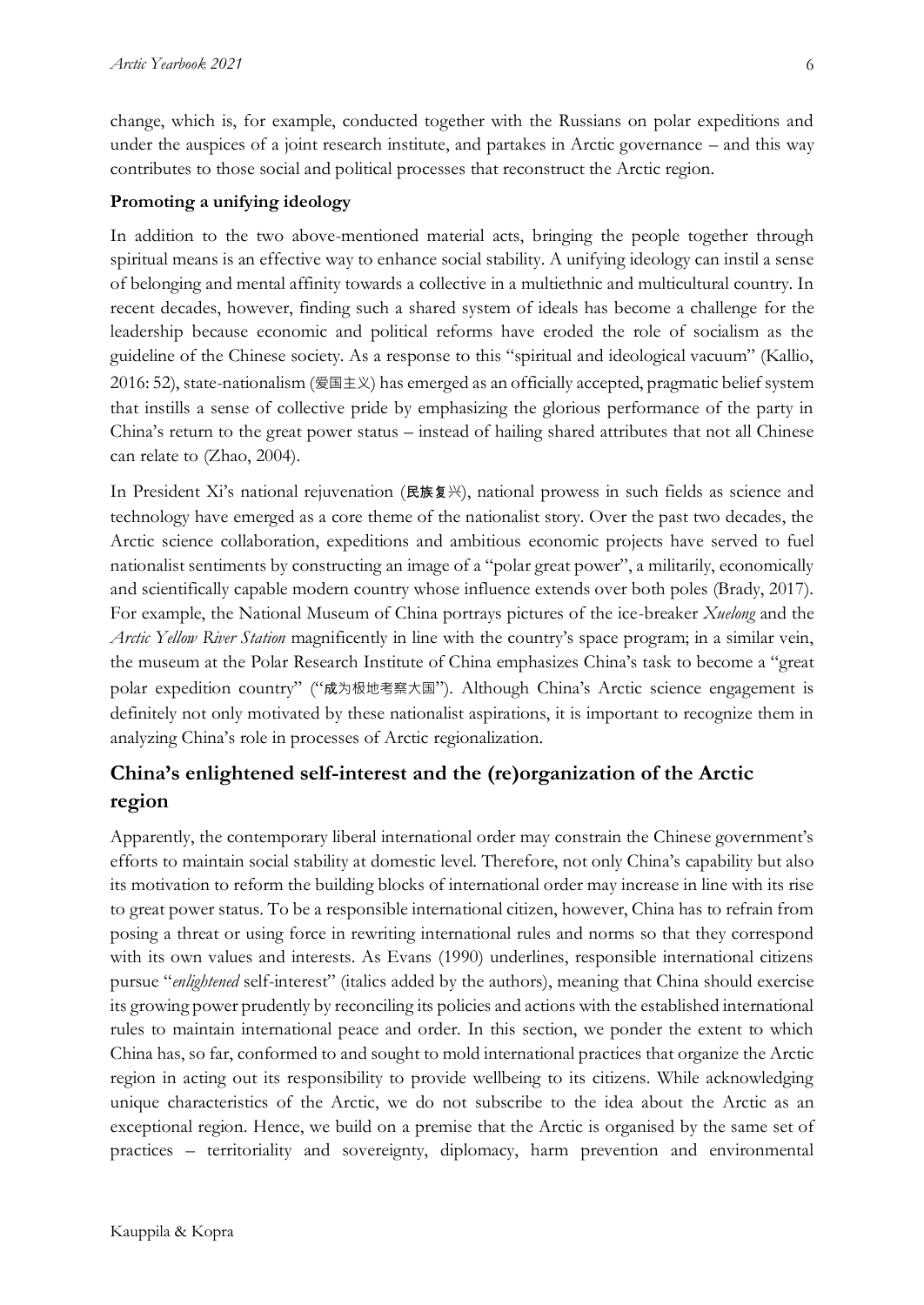stewardship, international law, and nationalism (e.g. Buzan, 2004) – as the contemporary international society at large, and study China's contribution to those practices.

#### **Territoriality and sovereignty**

To a large extent, the minimum requirement for China to participate in processes of Arctic regionalization would be that it accepts two norms constitutive of Arctic regional society: sovereignty and territoriality. Although these two international practices substantially hinder China's attempts to utilize Arctic natural resources for creating growth and greenifying the Chinese economy, it cannot take actions that violate them for two reasons. First, as a non-Arctic country, China is dependent on partnerships in utilizing the region's resources. For example, around 84 percent of Arctic fossil fuel deposits are located offshore north of Siberia, Alaska, Canada and Greenland (U.S. Geological Survey, 2008), in locations belonging to the Arctic states or their exclusive economic zones (EEZ), that is, sea areas over which they have jurisdiction according to the UNCLOS. Second, China can only benefit from Arctic resources if the region is a conflict-free and stable scene of coexistence.

Insofar as direct violations of territorial integrity or making of sovereignty claims count as ultimate infringements of these norms, China has certainly refrained from breaching territoriality and sovereignty in the Arctic. It has not used force against the political independence of the Arctic states or made any sovereignty claims over the Arctic land and waters. Although four Chinese navy vessels reportedly entered the US EEZ near Alaska's Aleutian islands in late August 2021, they did remain in international waters and cannot be seen to have violated the US sovereignty (e.g. Schreiber, 2021). Moreover, China has relied on cooperation and established partnerships that allow Chinese companies to participate in Arctic energy and mineral extraction. For example, the government's investment vehicle Silk Road Fund became directly engaged in a pioneering Arctic LNG project in Russia's Yamal Peninsula in 2016. Through this move, the government supported a Russo-French-Chinese joint venture in which the state-owned China National Petroleum Corporation is a 20 percent shareholder (Yamal LNG Project, n.d.). Chinese participation in the mega project has not only provided the country's economy with notable volumes of LNG since July 2018, when the first shipment to China took place (Novatek, 2018), but also given Chinese companies a chance to develop skills needed in future projects in the region, including possible oil drilling schemes. A similar project with equal benefits to the Chinese economy is currently launched in Gydan Peninsula, as Novatek's second LNG project, Arctic LNG 2, is gradually starting its operations.

Yet, at the same time, China does somewhat seek to shape the organization of regional order by *challenging* the norms of territoriality and sovereignty through more subtle methods. Notably, China promotes an idea of the Arctic region that somewhat downplays territoriality as its constitutive practice. As China's Arctic strategy puts it, "The Arctic situation now goes beyond its original inter-Arctic States or regional nature, having a vital bearing on the interests of States outside the region and the interests of the international community as a whole, as well as on the survival, the development, and the shared future for mankind" (State Council of the PRC, 2018b). In a similar vein, China has adopted a self-identification as a "near-Arctic state" (近北极国家). Unsurprisingly, this discourse has been interpreted as a hawkish claim in more realist (mostly American) analyses – despite the fact that many other non-Arctic states, such as France and India, view and portray their position in a similar manner (cf. Heininen et al., 2019).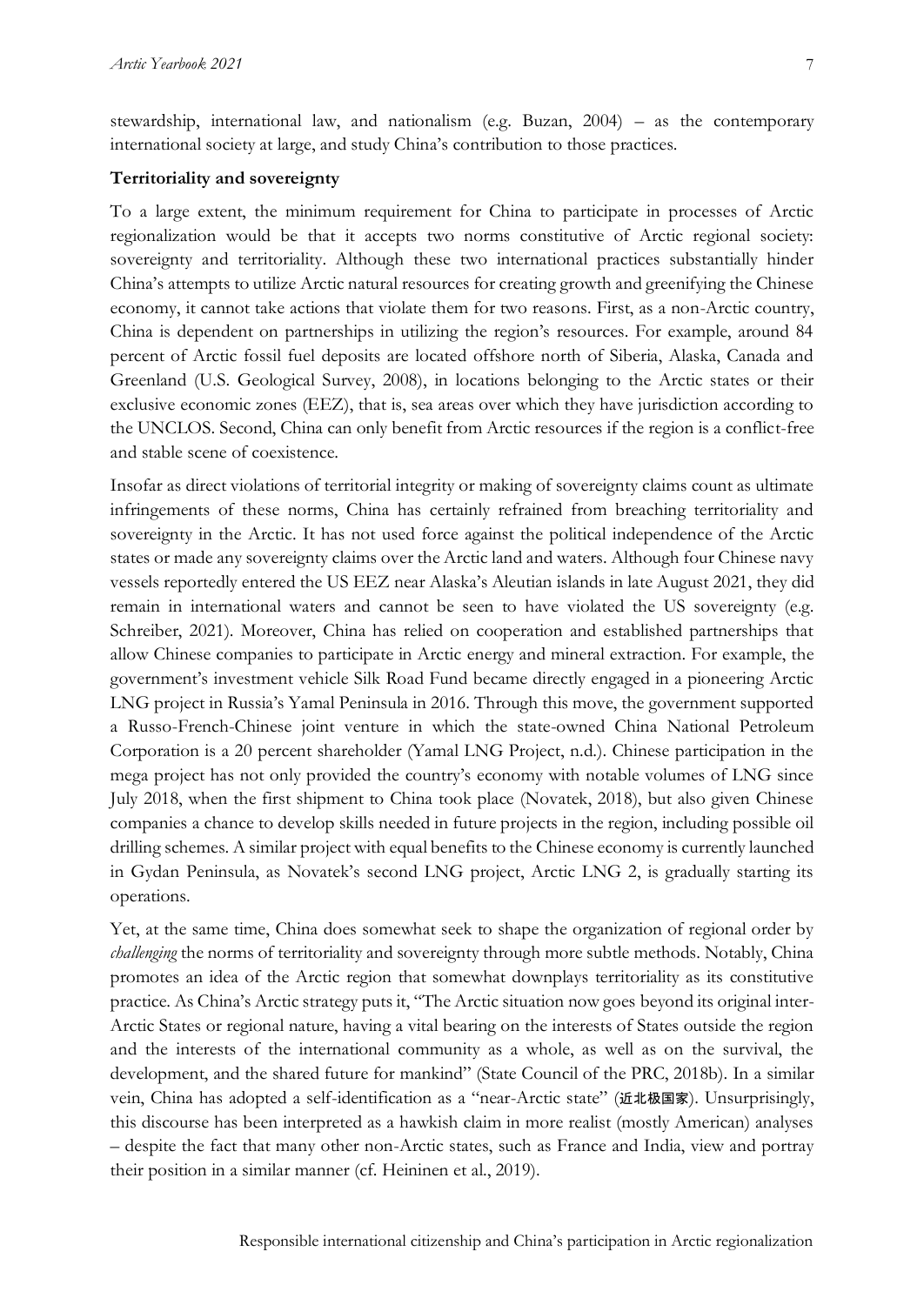8

To support the non-territorial definition of the Arctic region, China also highlights the global nature of the region's governance structure – a viewpoint that somewhat downplays the role of the AC. For example, it has emphasized the importance of international law as an instrument of responsible Arctic governance in major Arctic-related statements over the past few years. The government has repeatedly emphasized the stipulations of the UNCLOS, which outline that external actors possess certain rights to conduct research, navigate and explore resources in the world's oceans (State Council of the PRC, 2018b). Chinese scholars have also sought to frame some of the natural resources of the Arctic as global commons (e.g. Yan & Li, 2009; Yang et al., 2015). Moreover, some Chinese researchers have expressed their dissatisfaction with the exclusiveness of the existing Arctic governance structure by stating that it does not allow non-Arctic countries to take part in its decision-making, even when it deals with "global issues" (Guo & Yao, 2015). Despite the lively debate in Chinese academia, the government, however, refrains from outright criticism of the Arctic Council in official contexts. In this way, it avoids spurring speculation as to whether the country is truly committed to acting out its pledge not to intervene in the Arctic countries' internal issues, that is, to respect the organizing principle of sovereignty.

#### **International law**

International law directly enables China to participate in those processes of Arctic regionalization that allow the country to create economic growth and conduct science activities to mitigate climate change related risks in China. The UNCLOS, in particular, not only guarantees China the right to ship in the Arctic waters but also provides the right to practice scientific research in certain parts of the Arctic. In a similar vein, the Treaty of Svalbard, which China signed in 1925, has enabled China to set its own research station, Yellow River Research Station (黄河站) in Norway's Svalbard. Recently, China has also contributed to the development of new regulations concerning the Arctic. In 2015, China was invited by the Arctic Ocean coastal states, together with other major fishing nations (Japan, South Korea, and Iceland) and the EU to take part in negotiations on a legally binding agreement on preventing unregulated fishing in the high seas portion of the Central Arctic Ocean until sustainability of such activities can be guaranteed. As a result, the 2018 Agreement to Prevent Unregulated High Seas Fisheries in the Central Arctic Ocean was adopted. After China ratified the agreement in May 2021, it entered into force. In addition, China took part in the formulation of the IMO's Polar Code, a standard that sets tightened regulations for shipping in the Arctic (and Antarctic) waters.

Although it has become common to almost "expect" China to behave in a manner that violates the stipulations of the UNCLOS based on the quarrels in the South China Sea (cf. Lanteigne, 2021), China has, so far, largely internalized the norms of international law in the Arctic context. As mentioned above, Chinese navy vessels did not break international law in late August 2021 as they did not enter the US territorial waters. Only on one occasion has China – *possibly* – interpreted international law in a manner that has been questioned by the Arctic states. In 2017, *Xuelong* sailed through the Northwest Passage under a research permit issued by the Canadian authorities, but based on the stipulations of the UNCLOS. According to the Chinese state media, the test sailing was also utilized for gaining insights for commercial sailings (cf. Fife & Chase, 2017) – something that the research permit does not allow one to do. However, there is no concrete evidence of such actions being taken; in fact, it may well be that Xinhua's interpretation of the expedition was rather a nationalist show targeted at the domestic audience than a report of its true nature.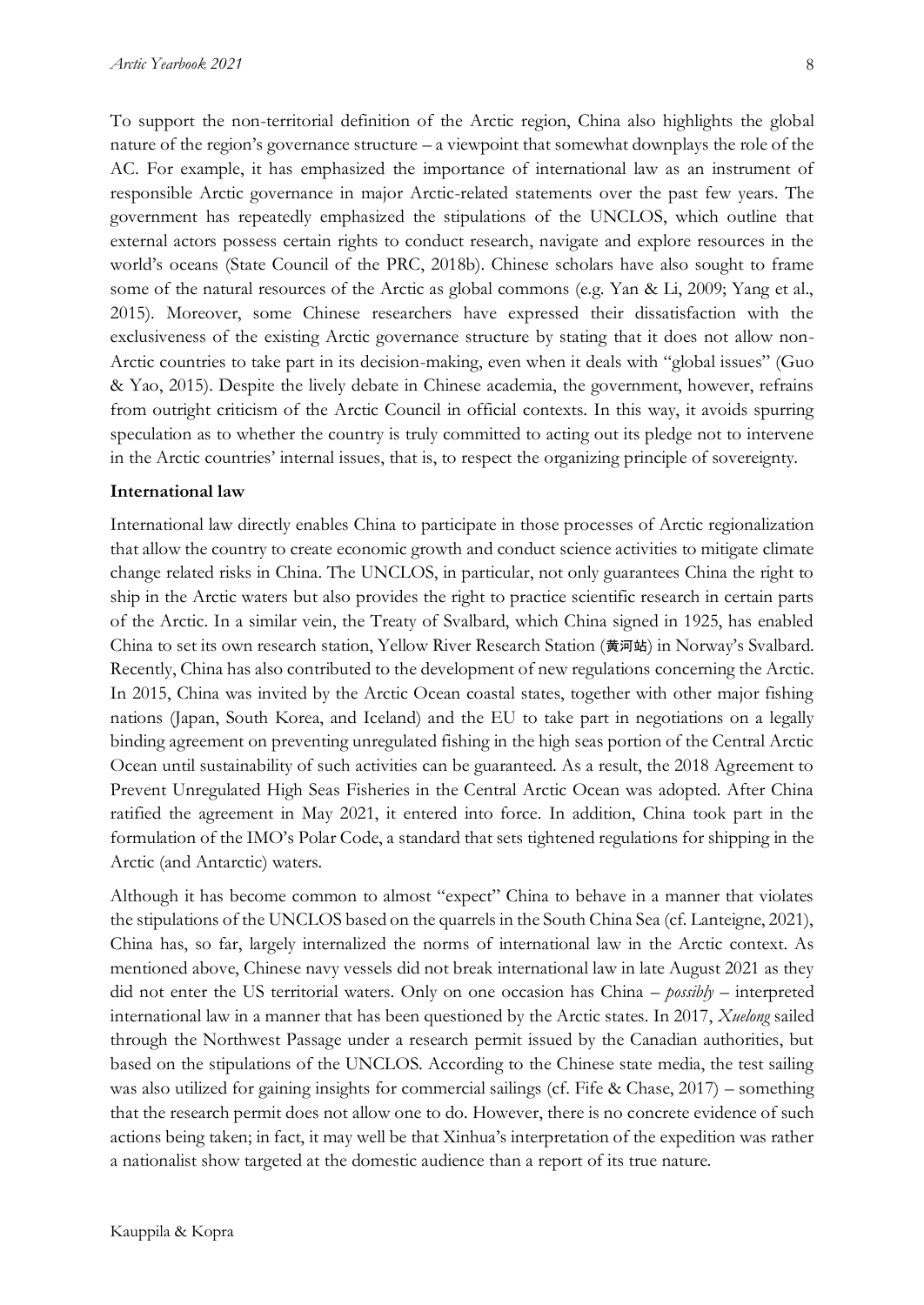#### **Diplomacy**

Adhering to the norms of diplomacy has been crucial for China to be able to participate in Arctic regionalization and thus advance its enlightened self-interests. While China's Arctic strategy does not pay much attention to the role of the AC in regional governance, it confirms that "China is committed to improving and complementing the Arctic governance regime" (State Council of the PRC, 2018b). Currently, bilateral interaction between China and the Arctic countries constitutes one of the most concrete domains of the country's Arctic diplomacy. China has, for example, strengthened its "bilateral" relations with the Nordic countries under the model of 5+1 diplomacy, on issues ranging from science and technology to transport and energy extraction (cf. Sverdrup-Thygeson et al., 2018). Diplomacy has also facilitated the above-mentioned energy projects in Russia and advanced Chinese economic visions in the Arctic more generally: without strong diplomatic ties, managed by the highest leadership, Sino-Russian business collaboration in developing energy resources and shipping lanes would not be possible. In addition to allocating funding to the actual projects, the governments and leaders of the two countries have eased informal barriers to investments, participated in the negotiations of both new and older deals, made field visits, signed Memorandums of Understanding etc. in the spirit of state capitalism. Notably, the Western economic sanctions, imposed on Russia in the aftermath of the Ukrainian crisis in 2014 strengthened the Sino-Russian Arctic partnership: they created a diplomatic and economic vacuum which China could fill (cf. Gabuev, 2016).

The practice of diplomacy is, however, sometimes at odds with China's urge to access Arctic resources. In 2010, China froze its diplomatic ties with Norway as a response to the decision to award the Nobel Peace Prize to a Chinese dissident Liu Xiaobo. Economic sanctions with Chinese characteristics soon followed: new veterinary inspections were introduced to control the Norwegian exporters' access to the Chinese market. As a recent gravity model study evaluates, during the period of 2011-2016 this resulted in a 92% drop in the value of Chinese imports of fresh and chilled salmon from Norway – as compared with a non-sanction environment that would have given the Norwegians a chance to expand their business in China (Blomfeldt Mathisrud, 2018). It is, however, unsurprising that the Chinese desire for presumably safe and clean Arctic salmon was soon satisfied with imports from other Northern areas (e.g. Faroe Islands) – some of which traded salmon of Norwegian-origin (Chen & Garcia, 2016). Another related example is the case of Sweden: the Swedish reaction to the captivity of Gui Minhai, a Swedish dissident of Chinese origin, has resulted in diplomatic tensions that have, for example, indirectly led to China setting official warnings against travelling to Sweden and imposing sanctions on a Swedish researcher. Although numerical estimations on the actual economic impact of these diplomatic frictions are not yet available, it is fair to say that Sweden has, overall, become less of a potential destination for Polar Silk Road related investments. These cases illustrate that although overseas resources contribute to growth and wellbeing, most Arctic opportunities are not vitally important for Chinese economic development and business certainly does not continue "as usual" if the *social conditions* for wellbeing are at risk. Put differently, glorifying the work of dissidents poses a more pressing risk to social stability than freezing or cooling diplomatic relations with small Arctic countries.

China has also adhered to the norm of diplomacy in seeking to mitigate the domestic risks of climate change as a member of the Arctic regional society. It has sought to utilize both formal and informal forums of Arctic governance to advance its own agendas and voice its concerns. Despite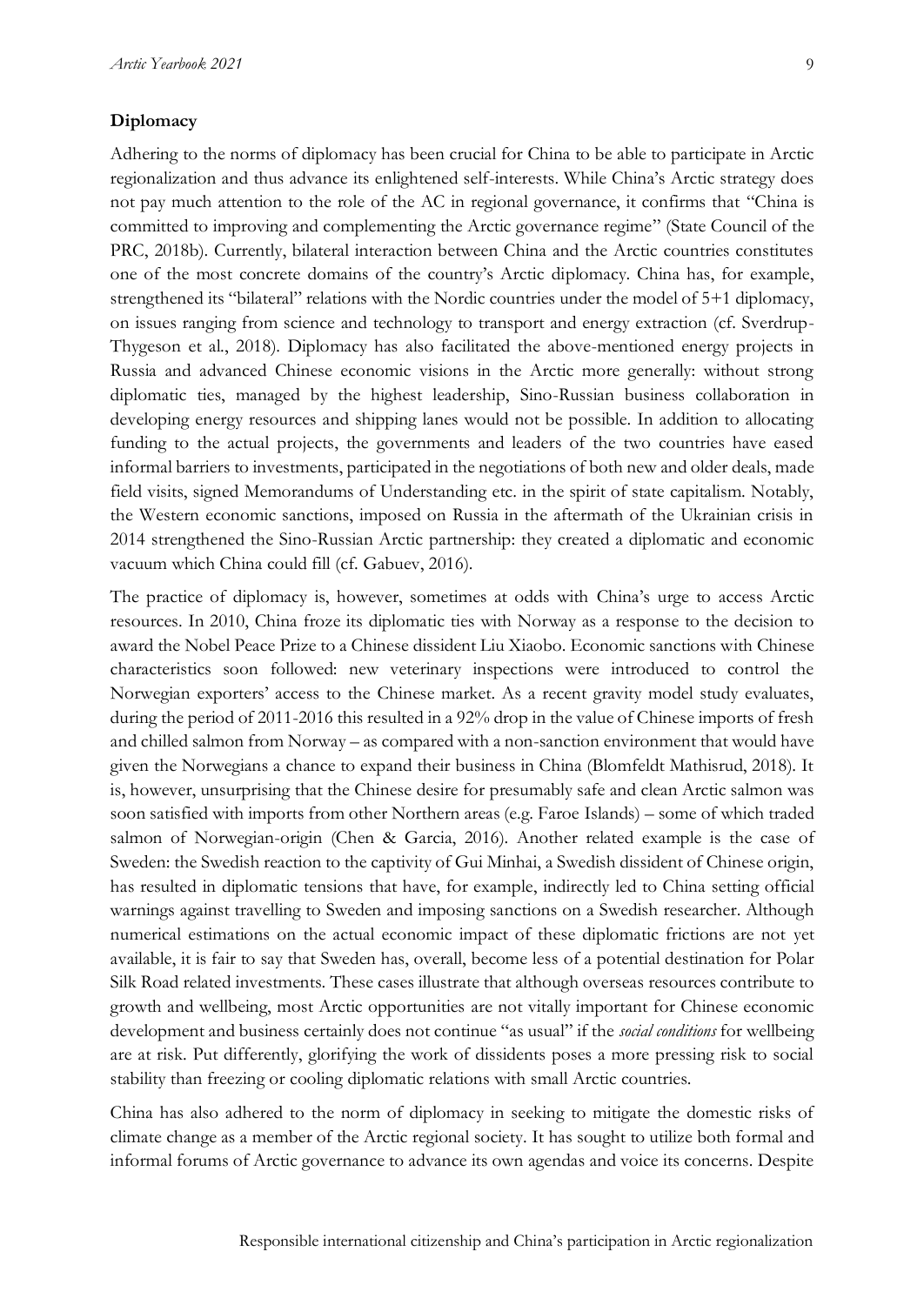the rather restricted scope of action of the Arctic Council observers, and the fact that China is not committed to the Council's work to reduce black carbon emissions, it is important for China to be able to participate in the climate discussions that are held under its auspices. Interestingly, the Chinese government also partakes in another, yet emerging setting focusing on mitigating the effects of Arctic climatic changes. Three East Asian observer members of the Arctic Council (China, Japan and South Korea) have organized trilateral meetings on Arctic collaboration since April 2016 – a rare move in the historically tricky context of East Asia. Through this arrangement China seeks to make its voice better heard in the growing mass of Arctic Council observer states and enhance research collaboration among its neighbors (Second Trilateral High-Level Dialogue on the Arctic, 2017). In a similar vein, China has become an active participant in large annual meetings located between track II and track I diplomacy. Particularly, the Arctic Circle Assembly has become an important forum for China to influence the Arctic community. In May 2019, China organized the first-ever Arctic Circle China Forum in Shanghai, giving an opportunity for the Chinese officials to build trust among the Arctic community  $-$  a key purpose of the practice of diplomacy.

#### **Harm prevention and environmental stewardship**

Despite the wide-spread criticism that China has faced with regard to its environmental practices globally, China has refrained from violating the key norms of harm prevention and environmental stewardship in the Arctic. From China's perspective, adhering to these norms has both allowed China to mitigate the effects of climate change on China and build trust within and outside the AC, which is needed to advance its economic visions in the future. Yet, this is not to say that China would have, in any way, sought to advance their more ambitious implementation – although taking such an initiative could greatly strengthen its status as a legitimate member of the region and truly allow it to take a driver's seat in processes of Arctic regionalization.

As mentioned above, China has been favorable towards two legal standards that seek to prevent harm and protect the environment in the region. As for the Polar Code, China participated in the initial correspondence group and gave its own proposals calling for less strict stipulations (Eiterjord, 2020), but in the end did not oppose the final draft. Although the fisheries agreement hinders the Chinese fishing industry from gaining access to the Arctic high sea fisheries, being part of the agreement can be seen as an investment in the future: aligning with the Arctic states builds trust, which is needed for more important schemes, such as energy deals.

It should, however, be noted that Arctic climatic changes largely result from global greenhouse gas emissions. Therefore, if China, the largest carbon dioxide emitter in the world, is truly to tackle the domestic risks created by Arctic climatic changes, the first and foremost way of doing so would be to mitigate its own emissions. In September 2020, China indeed announced an ambitious goal of reaching carbon neutrality by 2060 (Xi, 2020). Although China has neither managed to halt the growth of its emissions nor taken part in the Arctic Council's work to reduce black carbon emissions, recent developments regarding China's overseas investments have been promising. In July 2021, Guidelines for Greening Overseas Investment and Cooperation were issued by the Ministry of Commerce and the Ministry of Ecology and Environment, and in September 2021, at the UN General Assembly, President Xi announced that China would no longer invest in building coal power abroad. At the same time, especially the lack of concrete environmental engagement in the work of the Arctic Council stands as a clear contradiction of the fact that China's pursuit of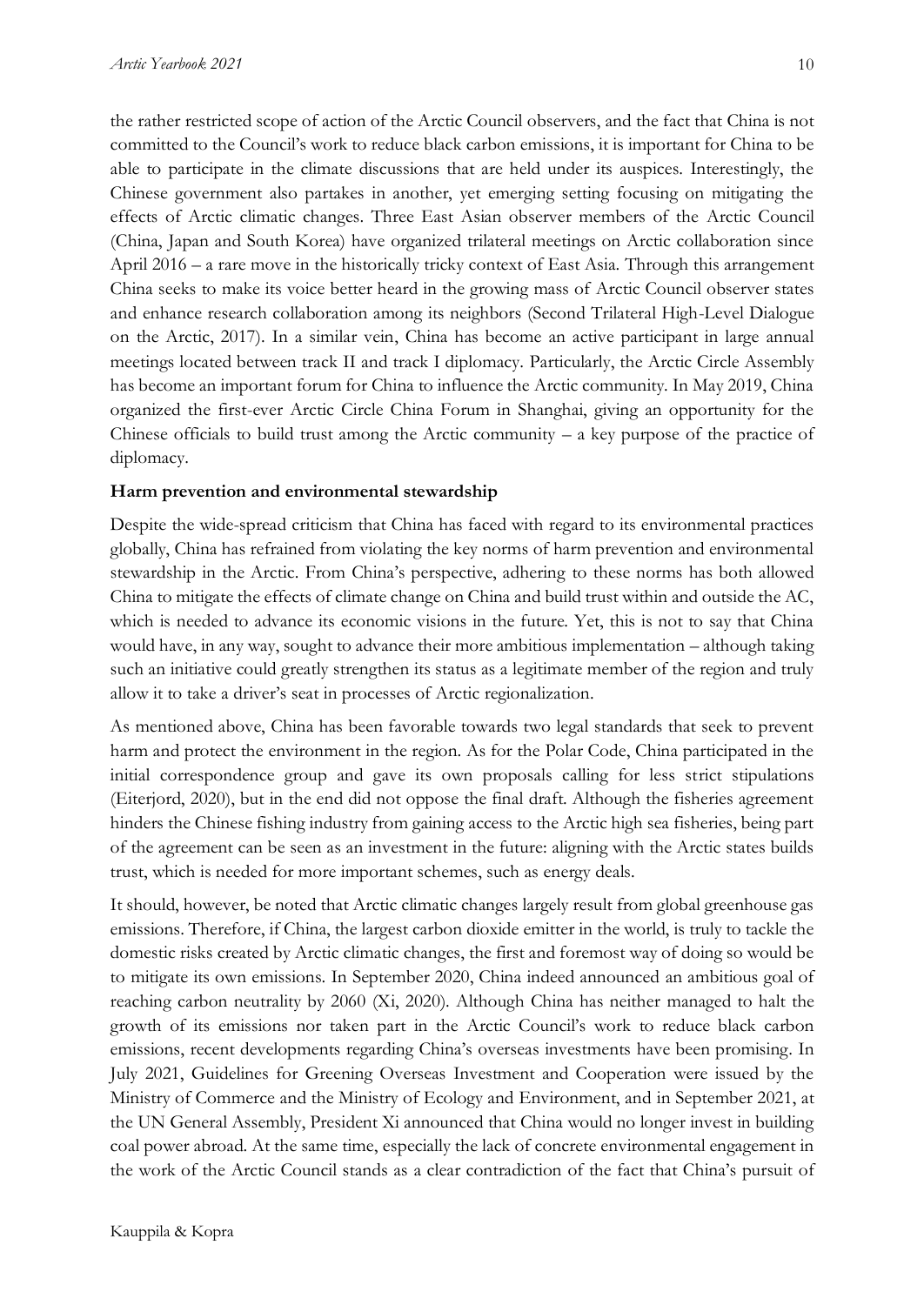wealth through Arctic fossil fuels itself is a significant source of pollutants causing Arctic environmental change.

#### **Nationalism**

The organizing practice of nationalism carries a great potential to both hinder and advance China's participation in those processes of Arctic regionalization that allow China to promote wellbeing through Arctic resources.

Particularly, the highly controversial case of Greenland illustrates both the constraints and potential of nationalism from China's perspective. Some Greenlandic politicians have welcomed Chinese investments in rare earth and uranium resources because it gives the autonomous country economic freedom from Denmark. For the Danish government, however, Chinese involvement poses risks, not least because Greenland's new economic development opens the door for the island's independence (e.g. Gad et al., 2018). Furthermore, Greenland's northwest coast hosts a US Air Force military base, Thule Air Base, which makes Sino-Greenlandic collaboration a matter of concern for the US. These reasons have already affected China's ability to do business in Greenland.

The establishment of China's science and satellite stations in the Arctic has also fueled "China threat theories" (cf. Broomfield, 2003) and nationalist sentiments in Arctic countries. Currently, China has these outposts in three Arctic countries: Norway's Svalbard, Iceland and Sweden. In addition, it has expressed interest in establishing an establishment in Greenland (Cui, 2017) – though so far without success. Several key reports, including those produced by the US and Danish governments (e.g. Office of the Secretary of Defence, 2019; Reuters, 2019), have recently noted that these stations could be used for military purposes, i.e. collecting satellite data for the armed forces and monitoring more than just northern lights and indicators related to climate change. These sentiments may possibly become a major hindrance in China's urge to utilize Arctic resources to promote wellbeing in China – even if no actual dual-use would be detected.

## **Conclusions**

This paper took a departure from the mainstream approaches to IR, which presume that states' regional conduct is par excellence motivated by struggles for power. We sought to demonstrate that China's participation in Arctic regionalization is guided by its notions of responsibility. By investigating the normative underpinnings of China's Arctic policy, we also hope to increase intercultural understanding, which is necessary to secure a resilient future – both in the Arctic and globally.

Our purpose was not to assess China's regional engagement in moral terms. If one wants to evaluate whether or not China's notions of responsibility are ethically acceptable, it is useful to look at whether China is doing something that could be viewed as irresponsible. In other words, we may gain a better understanding of Chinese practices, perceptions and objectives by highlighting what China does not do in the Arctic. Our analysis demonstrates, for example, that China has not violated the sovereignty of Arctic states or questioned their economic rights. In addition, it has not sought to establish an alternative regional governance model to the AC, although it has, in general, taken a more global approach to regional affairs. Conversely, peaceful socio-economic development of the Arctic is a precondition for China's goals to promote wellbeing of its citizens. Yet, the purpose of this paper was not to compile a list on what China, or any other state, should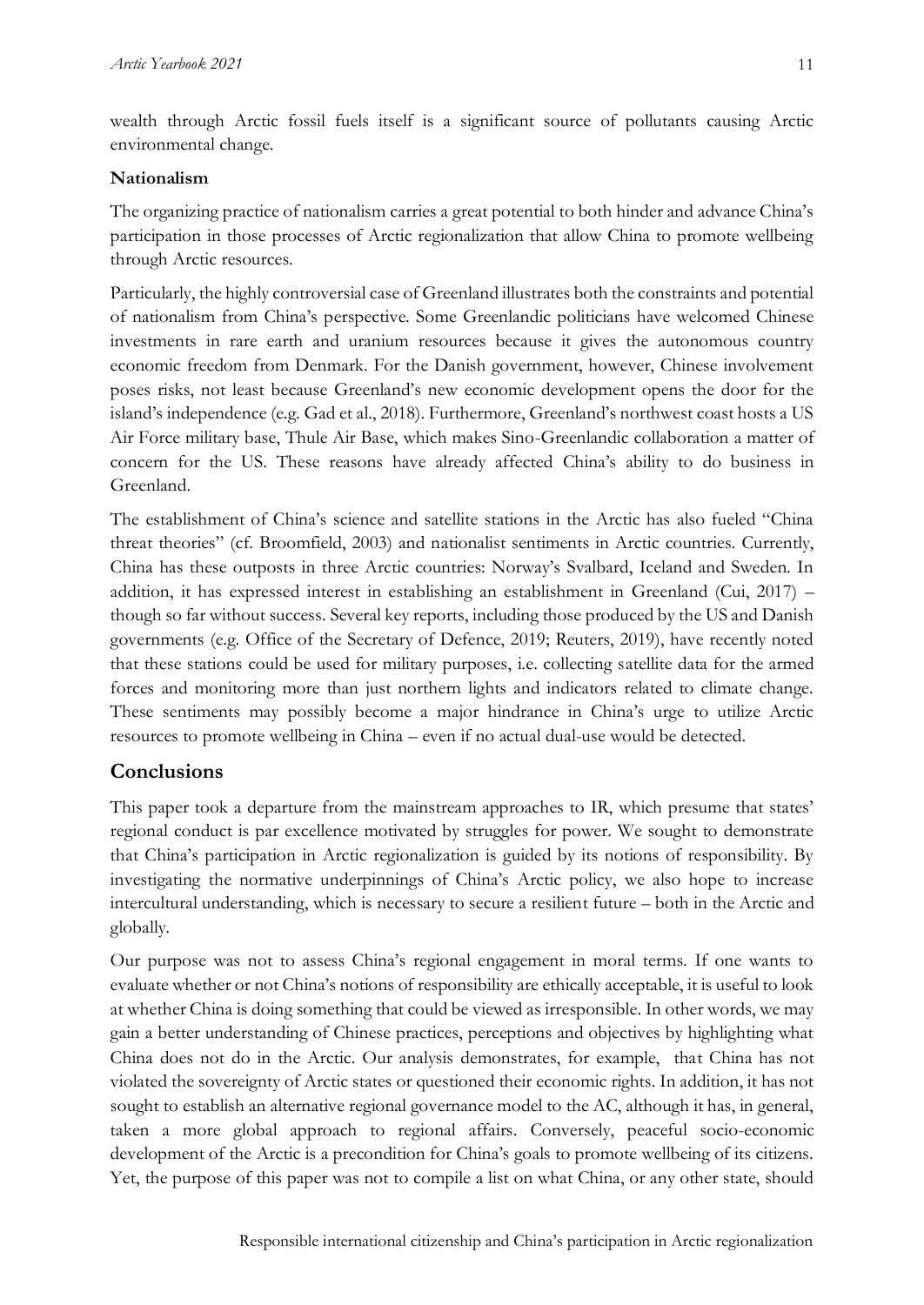do to be recognized as a responsible international citizen. This would be a difficult task to do: at the age of increased uncertainty and manufactured risks – or a risk society, as Ulrich Beck puts it – it is increasingly difficult to define what it means to be a responsible international citizen. What is clear, however, is that responsibilities and risks go hand in hand: responsible international citizens forecast and manage risks that may prevent them from acting out their duties.

#### **Acknowledgements**

Liisa Kauppila wishes to thank the Joel Toivola Foundation and the Academy of Finland (project no. 338145) and Sanna Kopra wishes to thank the Academy of Finland (project no. 315402) for supporting their research for this article.

#### **Notes**

1. The other two are the Northwest Passage and the Transpolar Passage.

#### **References**

- Albert, Eleanor & Xu, Beina (2016, January 18). China's environmental crisis. Backgrounder. *Council on Foreign Relations*. https://www.cfr.org/backgrounder/chinas-environmentalcrisis.
- Beveridge, Leah, Fournier, Mélanie, Lasserre, Frédérik, Huang, Linyan & Têtu, Pierre-Louis (2016). Interest of Asian Shipping Companies in Navigating the Arctic. *Polar Science,* 10, 404–414.
- Blomfeldt Mathisrud, Eric (2018). *The Effects of the 2010 Nobel Peace Prize on Sino-Norwegian Trade Relations. An Empirical Study with the Gravity Model*. Master's thesis, University of Oslo, Norway. Reprosentralen.
- Brady, Anne-Marie (2017). *China as a Polar Great Power.* Woodrow Wilson Center Press.
- Broomfield, Emma V. (2003). Perceptions of Danger: The China Threat Theory. *Journal of Contemporary China*, 12(35), 265–284.
- Buzan, Barry (2004). *From International to World Society? English School Theory and the Social Structure of Globalisation*. Cambridge University Press.
- Chen, Xianwen & Garcia, Roberto Javier (2016). Economic sanctions and trade diplomacy: Sanction-busting strategies, market distortion and efficacy of China's restrictions on Norwegian salmon imports. *China Information,* 30(1), 29–57.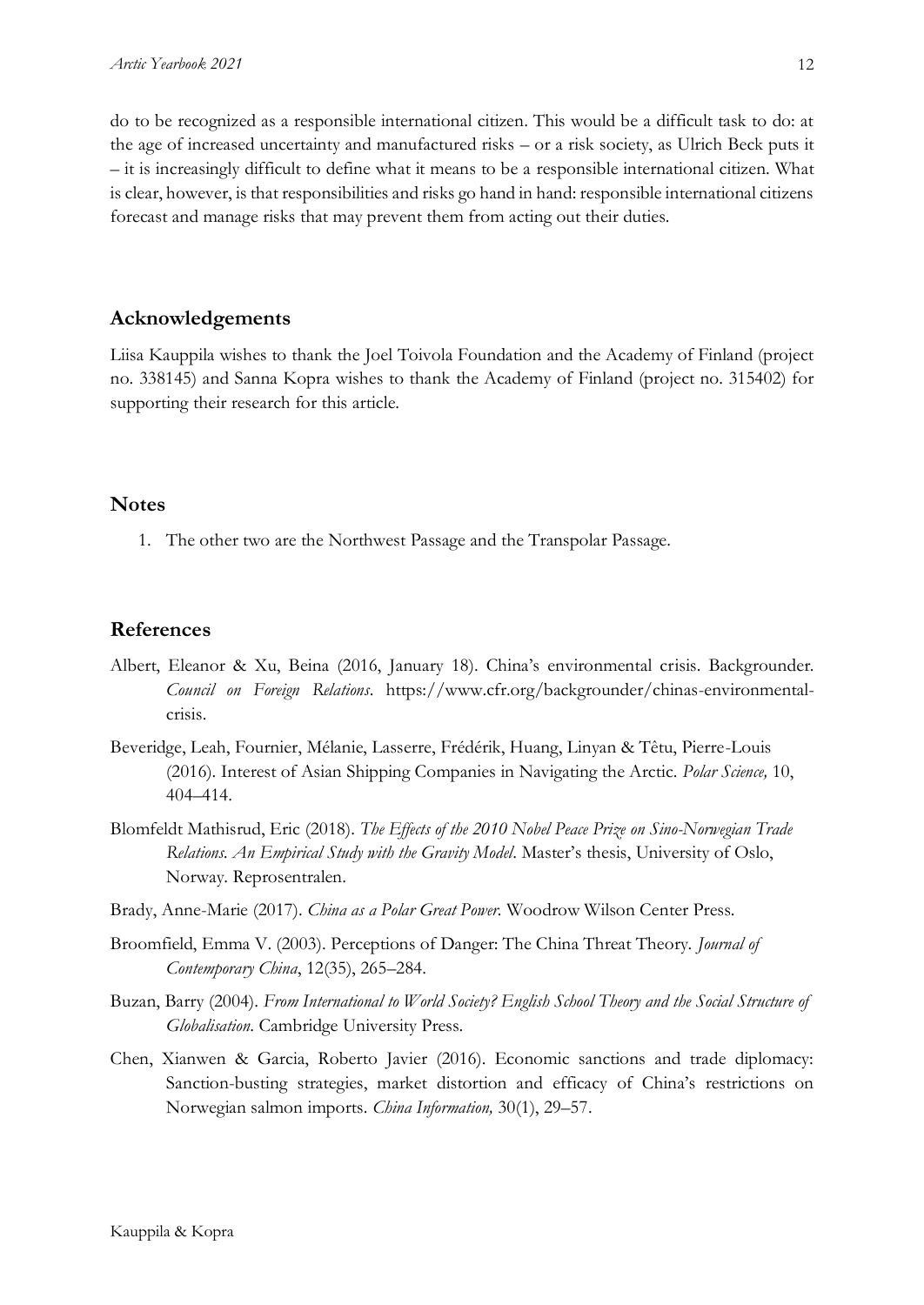- Cui, Xueqin (2017, June 4). 北师大在格陵兰启动北极第二个卫星地面站建设 [Beijing Normal University starts construction of the second Arctic satellite ground station in Greenland]. Sciencenet.cn. http://news.sciencenet.cn/htmlnews/2017/6/378159.shtm.
- Dent, Christopher (2016). *East Asian Regionalism*. Routledge.
- Eiterjord, Trym Aleksander (2020, May 26) Arctic Technopolitics and China's Reception of the Polar Code. *The Arctic Institute.* https://www.thearcticinstitute.org/arctic-technopoliticschina-reception-polar-code/.
- Erskine, Toni (Ed.) (2003). *Can Institutions Have Responsibilities?* Palgrave Macmillan.
- Evans, Gareth (1990). *Foreign policy and good international citizenship.*  http://www.gevans.org/speeches/old/1990/060390\_fm\_fpandgoodinternationalcitizen. pdf.
- Fife, Robert & Chase, Steven (2017, September 10). China used research mission to test trade route through Canada's Northwest Passage. *The Globe and Mail*. https://www.theglobeandmail.com/news/politics/china-used-research-mission-to-testtrade-route-through-canadas-northwest-passage/article36223673/
- Finger, Matthias & Heininen, Lassi (Eds.) (2019). *The GlobalArctic Handbook*. Springer.
- *Foreign Policy* (2019). Xi and Putin, Best Friends Forever? A transcript of the two leaders' remarks in Moscow. https://foreignpolicy.com/2019/06/06/xi-and-putin-best-friends-forever/.
- Gabuev, Alexander (2016). Did Western Sanctions Affect Sino-Russian Economic Ties? *Carnegie Moscow Center*. https://carnegie.ru/2016/04/26/did-western-sanctions-affect-sinorussian-economic-ties-pub-63461
- Gad, Ulrik Pram, Graugaard, Naja Dyrendom, Holgersen Anders, Jacobsen, Marc, Lave, Nina & Schriver, Nikoline (2018). Imagining China on Greenland's Road to Independence. In Heininen, Lassi & Exner-Pirot, Heather (Eds.), *Arctic Yearbook 2018*. Northern Research Forum.
- Guo, Peiqing & Lu, Yao (2015). **北极治理模式的国**际探讨及北极治理实践的发展 [International discussion on the Arctic governance models and new advances of Arctic governance practice]. 国际观察 [International Review], 2015(5), 56–70.
- Harvey, David. (1989) *The Condition of Postmodernity: An Enquiry into the Origins of Cultural Change*. Blackwell.
- Heininen, Lassi, Everett, Karen, Padrtová, Barbora & Reissell, Anni (2019). *Arctic Policies and Strategies – Analysis, Synthesis, and Trends*. IIASA.
- Hettne, Björn, Inotai, András & Sunkel, Osvaldo (Eds.) (1999). *Globalism and the New Regionalism*. Palgrave Macmillan.
- Hettne, Björn & Söderbaum, Fredrik (1998). The New Regionalism Approach. *Politeia*, 17(3).
- Kallio, Jyrki (2016). *Towards China's Strategic Narrative. On the Construction of the Historico-Cultural Roots of China's National Identity in the Light of the Chinese Debate Relating to the Rise of*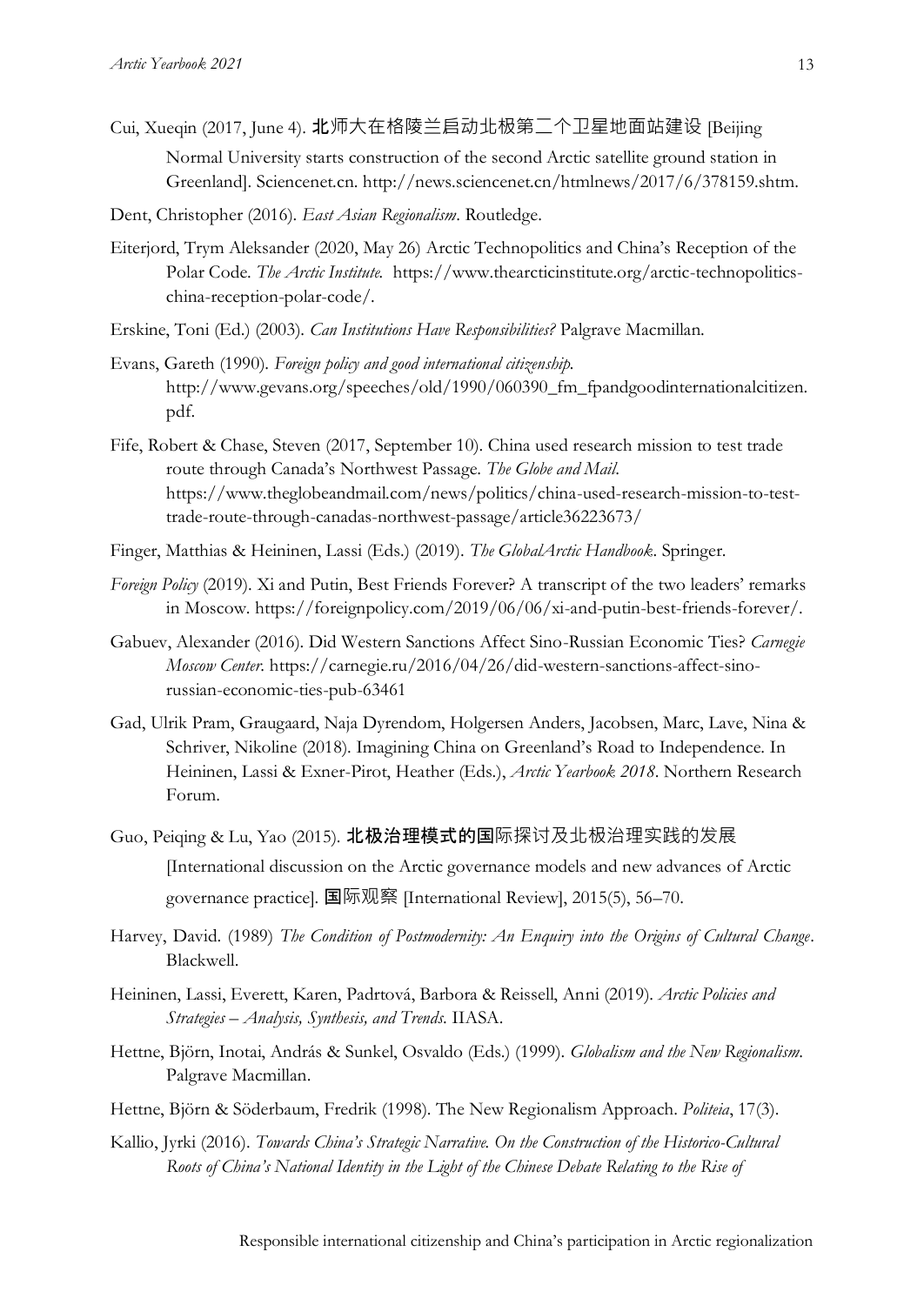*Traditional Schools of Thought*. Doctoral dissertation, Acta Universitatis Lapponiensis, 339, Finland.

- Kauppila, Liisa (2022). A Primary Node of the Global Economy: China and the Arctic. In Finger, Matthias & Rekvig, Gunnar (Eds.), *GlobalArctic - An Introduction to the Multifaceted Dynamics of the Arctic*. Springer.
- Kavalski, Emilian. (ed.) (2009). *China and the Global Politics of Regionalisation*. Routledge.
- Kim, Seong-Joong & Baek-Min Kim (2018). Arctic warming and its influence on East Asian winter cold events: a brief recap. *Advances in Polar Science*, 29(1), 3–12.
- Kobzeva, Mariia (2019). China's Arctic policy: present and future. *The Polar Journal,* 9(1), 94–112.
- Koivurova, Timo & Kopra, Sanna (Eds.) (2020). *Chinese Policy and Presence in the Arctic.* Brill Publishing.
- Lanteigne, Marc (2021, May 25). *The Arctic is not the South China Sea.*  https://www.scmp.com/week-asia/opinion/article/3134261/arctic-not-south-china-sea
- Mayer, Maxmilian (2012). Exploring China's Rise as Knowledge Power. In Fels, Enrico, Kremer, Jan-Frederik & Kronenberg, Katharina (Eds.), *Power in the 21st Century. International Security and International Political Economy in a Changing World.* Springer.
- Novatek (2019, June 7). *NOVATEK and CNPC Sign Share Purchase Agreement for Arctic LNG 2 Stake.* http://www.novatek.ru/en/press/releases/index.php?id\_4=3244.
- Office of the Secretary of Defence (2019). *Annual Report to Congress. Military and Security Developments Involving the People's Republic of China*. https://media.defense.gov/2019/May/02/2002127082/-1/- 1/1/2019%20CHINA%20MILITARY%20POWER%20REPORT%20(1).PDF.
- *Reuters* (2019, November 2019). China mixing military and science in Arctic push: Denmark. https://www.reuters.com/article/us-usa-arctic-idUSKBN1Y3116
- Schreiber, Melody (2021, September 16) A US Coast Guard patrol unexpectedly encountered Chinese warships near Alaska's Aleutian Islands. *Arctic Today.*  https://www.arctictoday.com/a-us-coast-guard-patrol-unexpectedly-encounteredchinese-warships-near-alaskas-aleutian-islands/
- Second Trilateral High-Level Dialogue on the Arctic (2017). *Joint Statement*. http://www.mofa.go.jp/mofaj/files/000263104.pdf
- Shapiro, Judith (2012). *China's Environmental Challenges*. Polity Press.
- State Council of the PRC (2018). *China's Arctic Policy*. http://english.gov.cn/archive/white\_paper/2018/01/26/content\_281476026660336.ht m

State Council of the PRC (2021). 中华人人民共和国国民经济和社会发展第十十十四个五

年规划和 2035 年远景⽬目标纲要 [*The 14th five-year plan for the national economic and social development of the People's Republic of China and the outline of the long-term goals for 2035*]. http://www.gov.cn/xinwen/2021-03/13/content\_5592681.htm